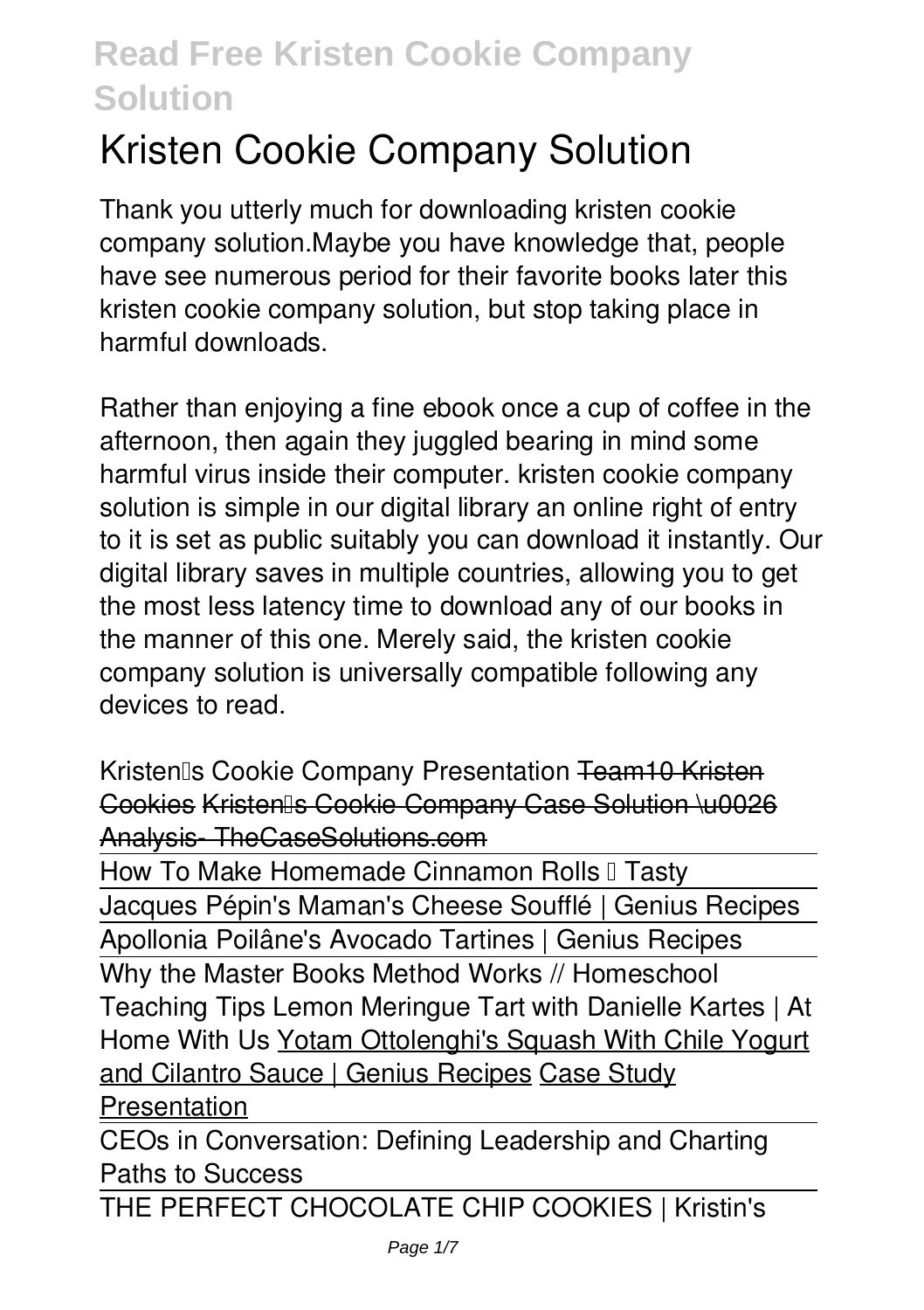Kitchen*Judy Hesser's Oven-Fried Chicken | Genius Recipes* Yotam Ottolenghi \u0026 Sami Tamimi's Basic Hummus I Genius Recipes

Coconut Macaroons (Classic Version) - Joyofbaking.com**Kris Yenbamroong's Pad Thai | Genius Recipes** *Ina Garten's Parmesan-Roasted Broccoli | Genius Recipes* Samin Nosrat's Persian-ish Rice | Genius Recipes Nancy Silverton's Chopped Salad | Genius Recipes *Dorie's Cookies: World Peace Cookies* François Payard's Flourless Chocolate Walnut Cookies | Genius Recipes **Stella Parks' No-Stress Super-Flaky Pie Crust | Genius Recipes Maida Heatter's Lemon Buttermilk Cake #2 | Genius Recipes** Flaky Buttermilk Biscuits from Carla Hall | Genius Recipes **Boiled Peanut Butter Cookies From Scott Peacock | Genius Recipes** *Blanchard's Case Study* The Fastest, Fluffiest Muffins With a Genius Secret Ingredient | Genius Recipes

Food Based Solutions to Anxiety, Trudy Scott C.N., Cordova, CACONSULTORÍA CASO KRISTEN'S COOKIE *Samantha Seneviratne's Banana Bread Scones | Genius Recipes* Kristen Cookie Company Solution kristen cookie case study solution Take order  $=$  no time (0 minutes) Wash mixer from previous batch  $+$  Add ingredients and turn mixer on  $= 6$  minutes Spoon the cookies (1 dozen  $=$ 12 cookies) on the tray  $= 2$  minutes

Kristen<sup>®</sup>s Cookie Company (A1) Case Solution And Analysis ...

Kristenlls cookie company is an on campus venture planned by Kristen and her roommates. The idea behind the project is to feed freshly baked cookies to hungry college students late night. The team plans to make customized cookies using different ingredients as per students<sup>[]</sup> demands.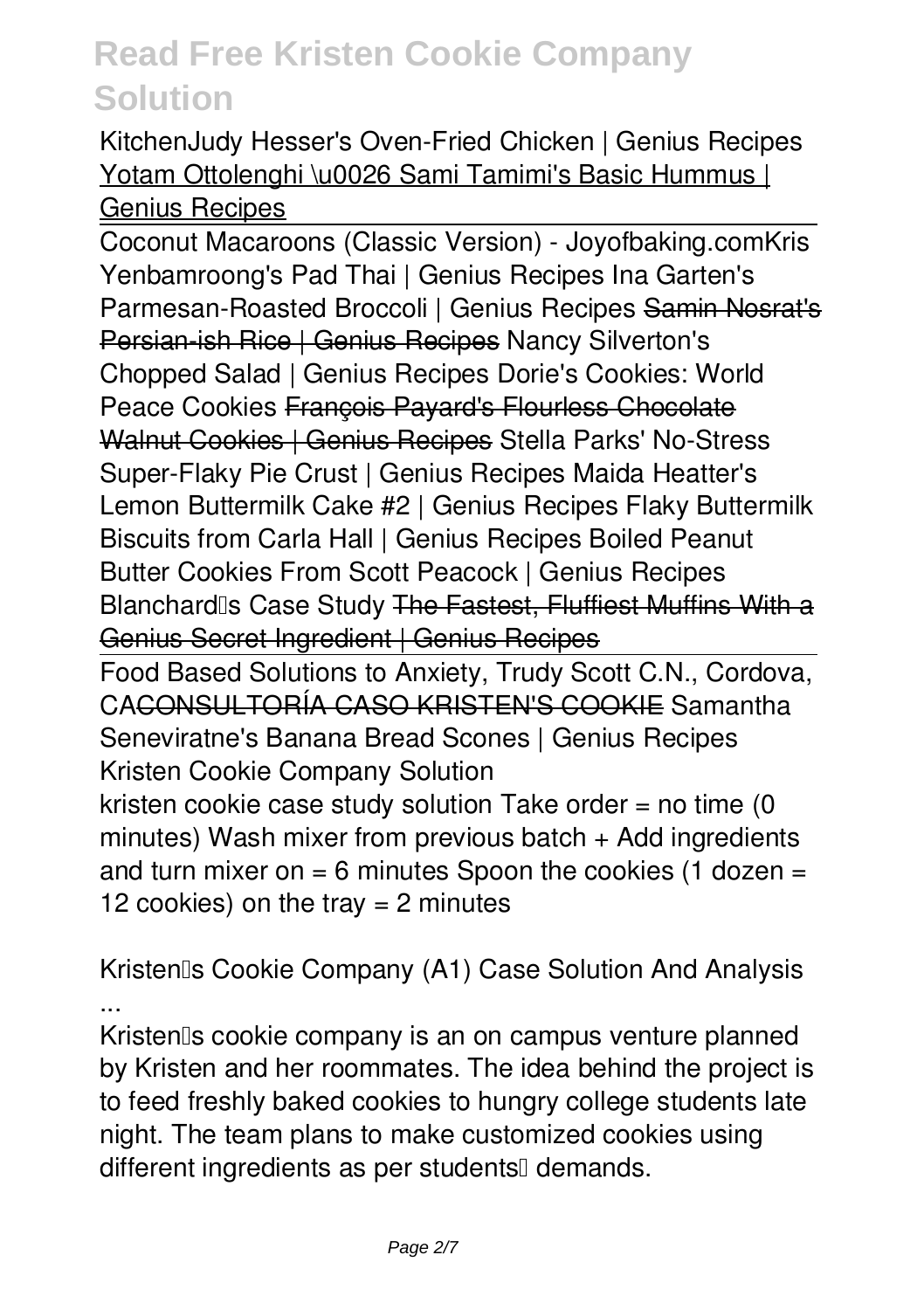KRISTEN'S COOKIE COMPANY (A1) Case Solution and Analysis ...

The acronym Kristens Cookie Company SWOT stands for strength, weakness, threats and opportunities. It is a useful tool that is widely used for strategic planning and management in many organizations. It is effectively used in building strategies for the organization to maintain its competitiveness in the market.

Kristens Cookie Company Case Solution & Analysis SWOT for Kristen Cookie Case is a powerful tool of analysis as it provide a thought to uncover and exploit the opportunities that can be used to increase and enhance company<sup>[</sup>s operations.]

Kristen Cookie Case Case Study Solution and Analysis of ... Solution to Kristen's Cookie Company (A) Before answering specific questions, it is useful to make a diagram of the overall process: Note that in this diagram, activities are arranged in columns to indicate which resources are being used. Inside each activity symbol are written the capacity (in dozens of cookies) and the cycle time (in minutes).

Complete Read........: Kristens Cookies Company The cooking-producing capacity of that process is  $: 60/10 = 6$ dozens/hour 72/60= 1,2 cookies / minute The cooking producing capacity is determined by the slowest stage of the process. Therefore, it is only possible to produce 6 dozens per hour or which is the same, 1,2 cookies

Kristen's Cookie Company by Guillem Moll Entrena kristen cookie company solution in point of fact offers what everybody wants. The choices of the words, dictions, and how the author conveys the pronouncement and lesson to the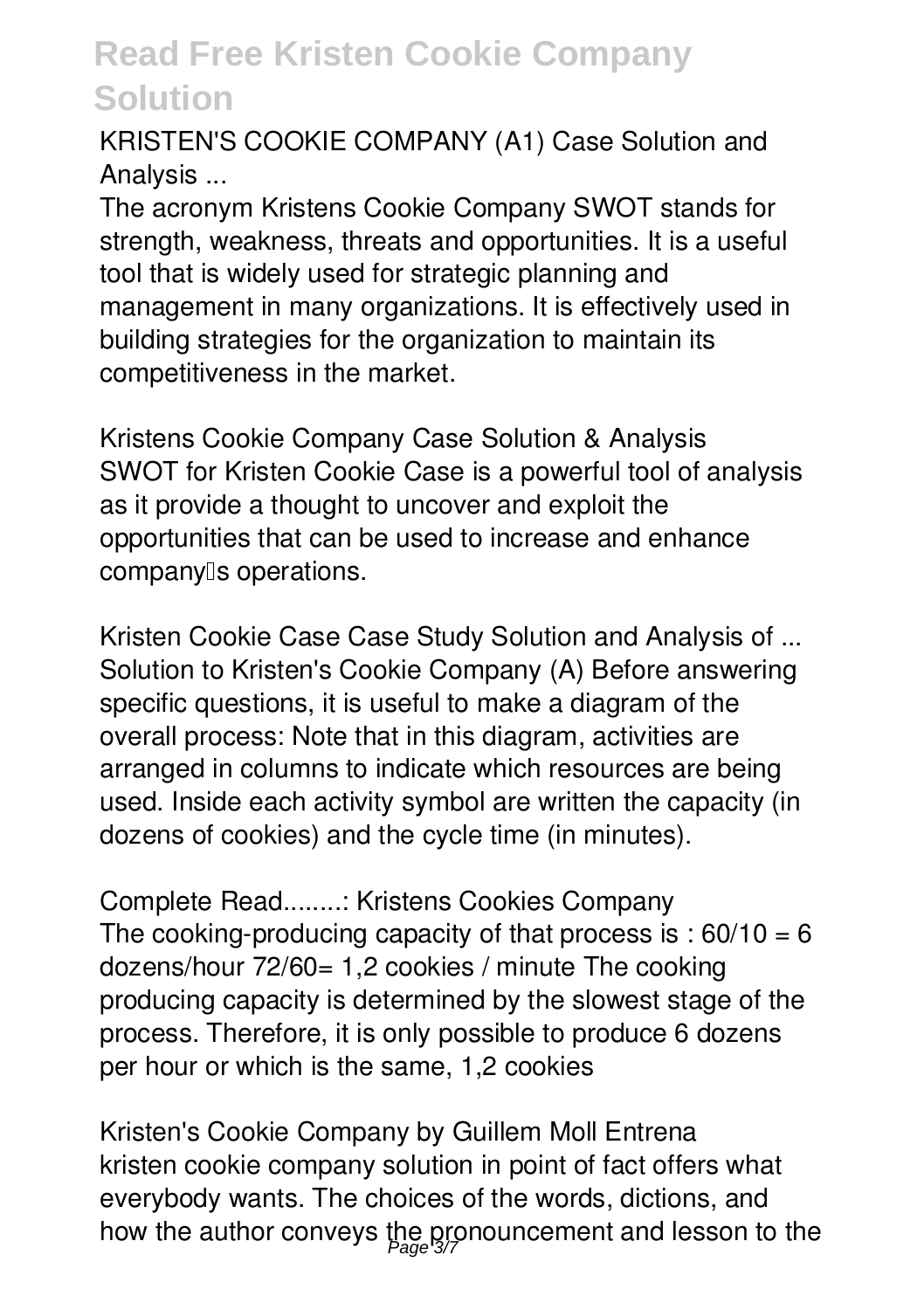readers are extremely simple to understand. So, subsequent to you mood bad, Page 4/6. Bookmark File PDF Kristen Cookie Company Solution you may not think thus hard more or less this book. You can enjoy and take some of ...

Kristen Cookie Company Solution - seapa.org KRISTENIS COOKIES Group Members - Ajay Wagh - Ajay Gupta - Akash Dubey - Amit Walawalkar - Burzin Pavri 2. INTRODUCTION I Kristen and roommate opening a cookie company and provide fresh baked cookies to students operated late night in college campus. I Serving fresh baked cookies as per buyers order combination within an hour of ordering.

Kristen Cookie case study - SlideShare Blog. Nov. 2, 2020. Lessons from Content Marketing World 2020; Oct. 28, 2020. Remote health initiatives to help minimize work-from-home stress; Oct. 23, 2020

Kristen's Cookie Company by Susie Lee - Prezi Kristen and her roommate have planned the Kristen<sup>®</sup>s Cookie Company (KCC) as a joint venture to create and operate a successful business operated in a college campus apartment, with potential to grow in the future. The core competency is providing made-to-order fresh cookies after standard business operating hours.

Kristin<sub>IIs</sub> Cookie Company Production process and analysis ... Kristen<sub>®</sub> Cookie Company Here is the Process Flow Diagram: The whole process throughput time of making a dozen of cookies is 26 minutes. It takes washing, mixing and spooning 8 minutes to make a dozen of cookies. And preparation and bake time totally are 10 minutes.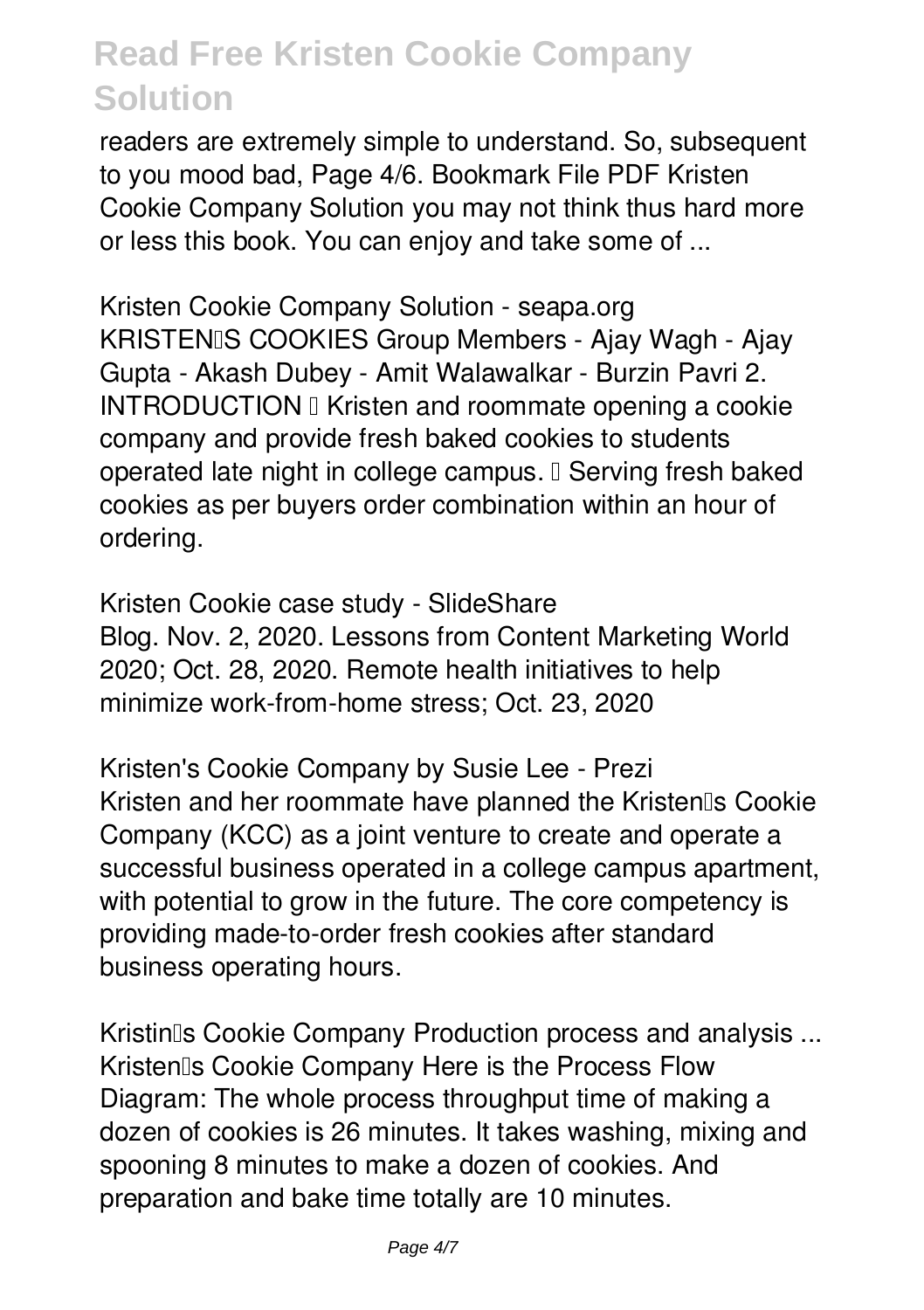Kristen's Cookies Company - 1779 Words | Bartleby Kristen<sub>®</sub> Cookie Company Introduction Kristen®s Cookie Company Mission Statement: Born from a hunger to feed the student body and the craving brain… This presentation will evaluate the preliminary design for the Companylls production process to make policy and pricing decisions, equipment needed, how many orders can be accepted, and whether the business can be profitable.

Answer to Kristen-s-Cookie-Company-Case-Analysis ... Kristen's Cookie Company. Kristen's Cookie Company Case write-up Process flow diagram Inputs Basic Dough, Ingredients Output Cookies packed in boxes Flow Units Cookies Resources Kristen and her roommate, Oven, Spoons, Trays, Food Processor Assumptions 1. An order is for a dozen cookies of any one type. 2. Kristen and her roommate work for 4 hours per day.

"Kristen S Cookie Company Case Solution" Essays and ... Kristen's cookie company 1. Kristen<sup>®</sup>s Cookie Company BY--RAHUL BIRADAR 2. Business Concept Fresh cookiells, ingredients as per the buyers. Pickup within an hour. No baking before any order is received. Ingredients- chocolate chips, M&M's, chopped health bars, coconuts, walnuts, raisins. 3. Production Process 1) Mix all ingredients in the food processor. 2) Spoon out the cookie dough ...

Kristen's cookie company - slideshare.net

"Kristen S Cookie Company Case Solution" Essays and Research Papers . 31 - 40 of 500 . Mission Statement and Cookie Company ... According the case: Kristen<sup>[]</sup>s Cookie Company (A), we can draw the Flow Process Chart, which could visualize the process of making a dozen of cookies. Q1. As we can see from this Gantt chart 1.1, the Rush Order Time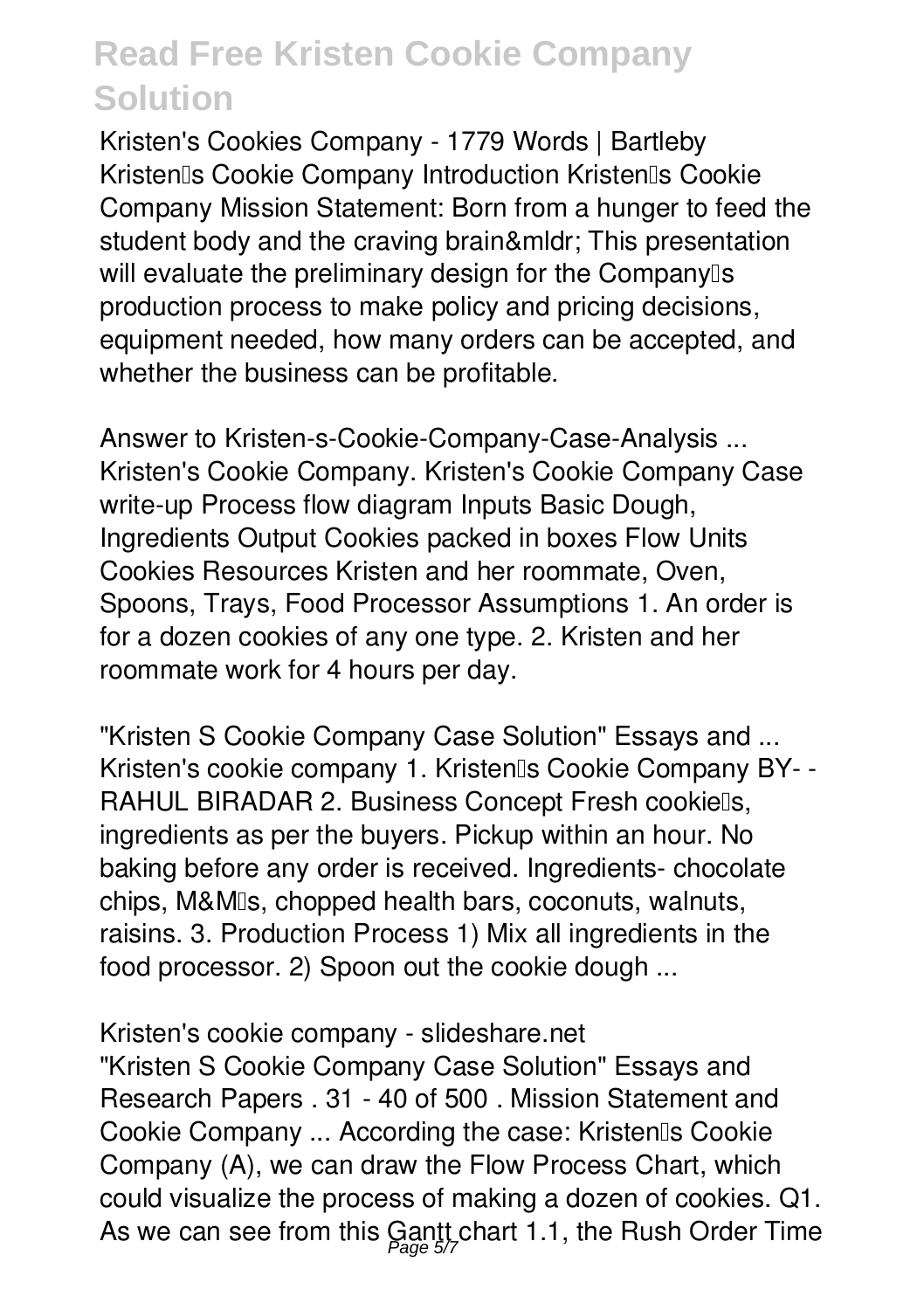is 26 minutes for one dozen size order. Chart1.1 A

"Kristen S Cookie Company Case Solution" Essays and ... Kristen<sup>®</sup>s Cookie Company Here is the Process Flow Diagram: The whole process throughput time of making a dozen of cookies is 26 minutes. It takes washing, mixing and spooning 8 minutes to make a dozen of cookies. And preparation and bake time totally are 10 minutes.

Solution To Kristen s Cookie Company Free Essays This content was COPIED from BrainMass.com - View the original, and get the already-completed solution here! Case Study Analysis Based on the enclosed case study of Read the Kristen's Cookie Company. Prepare a 1,050- to 1,400-word response in which you: a. Answer the questions at the end of the case. b. Summarize the case. c. Analyze baseline data for the product or service discussed in the ...

#### Kristen's Cookie Company - BrainMass

Kristen Cookies Case [pic][pic][pic][pic]Kristen<sup>[]</sup>s Cookies Company 1. How long will it take to fill a rush order? Our group has calculated (see Appendix Figure 1) that it will take 24 minutes to fill a rush order if it is the first order placed in the night. This assumes that the oven is already preheated and the mixer bowl and beaters are clean (as sanitary requirements would demand).

"Kristen S Cookie Company Case Solution" Essays and ... Kristenlls Cookies can fill 22 orders when running at full capacity during a 4-hour night. We can see that the upfront setup time to prepare the first order is 8 minutes before baking, while the first order is baking, subsequent orders can be processed. For the first batch, the initial step of mixing and spooning takes 8 minutes.<br><sub>Page 6/7</sub>